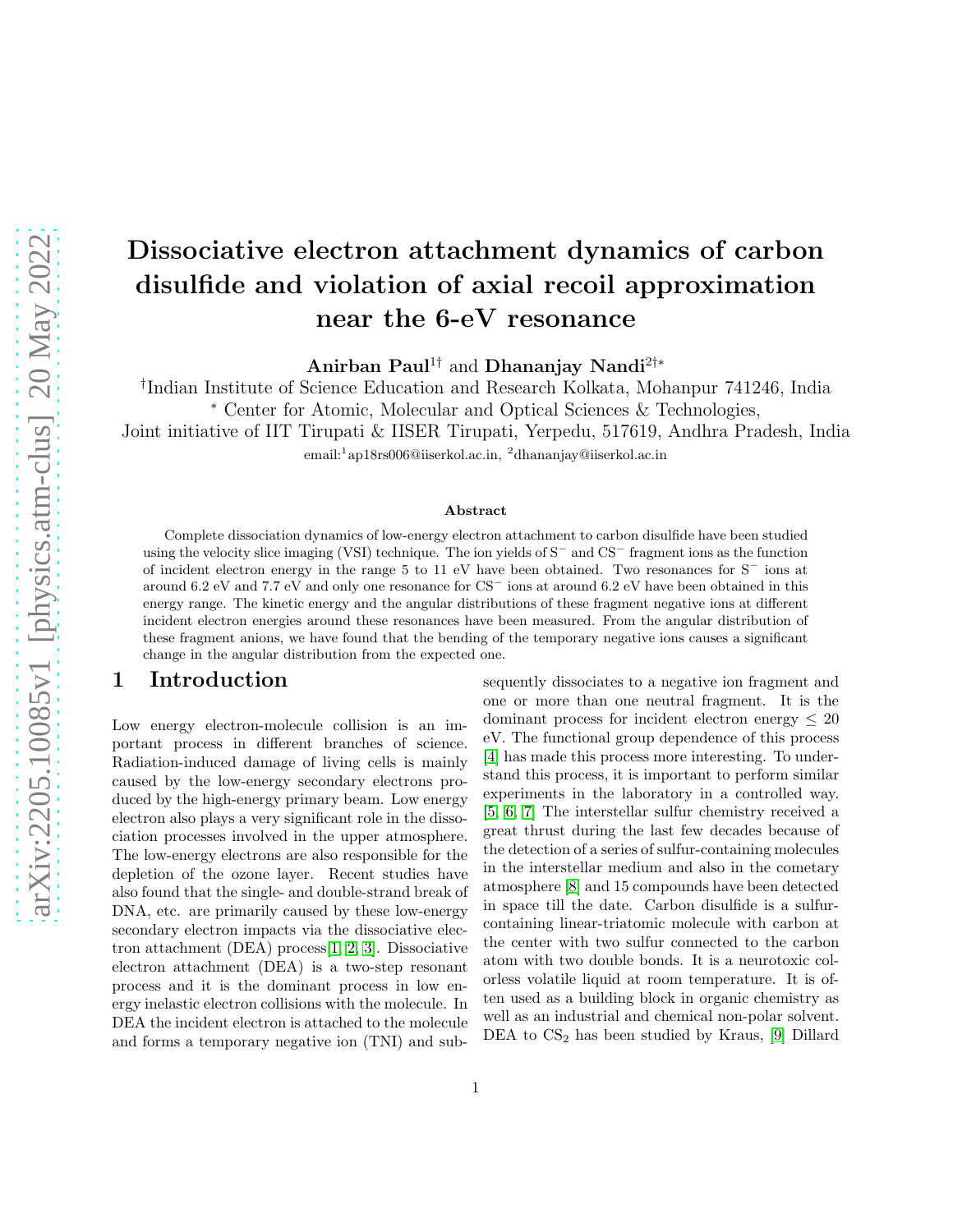and Franklin, [\[10\]](#page-10-9) MacNeil and Thynna, [\[11\]](#page-10-10) Zeisel et al., [\[12\]](#page-10-11) Krishnakumar and Nagesha, [\[13\]](#page-10-12) Nagesha et al. [\[14\]](#page-10-13) and Rangwala et al. [\[15\]](#page-10-14) The first three studies obtained the appearance energies and the peak positions of the different resonant peaks for different fragment negative ions from the DEA to  $CS<sub>2</sub>$ . Zeisel el al. measured the absolute cross sections for the formation of negative ions but only in the energy range 2.7 to 4.3 eV, later Krishnakumar and Nagesha measured the absolute DEA cross-section for different negative ion production for DEA and also for ion-pair dissociation (IPD). Nagesha et al. gave the theoretical insight of production of  $S_2^-$  ions from the DEA to  $CS<sub>2</sub>$ . Rangwala and Krishnakumar studied the DEA process of electronically excited  $CS<sub>2</sub>$ .

In this article, we have discussed the dissociation dynamics involved in the  $6.2 \text{ eV}$  resonance of  $CS_2$ . The kinetic energy along with the angular distribution of fragment S<sup>−</sup> and CS<sup>−</sup> ions have been extracted from the momentum image of the velocity slice imaging (VSI) spectrometer. While from the angular distribution of the fragment ions, we get information about the symmetry of the resonant states involved in the process. We have confined our discussion around the 6.2 eV resonance only and have measured the kinetic energy and angular distribution around this resonance.

# 2 Experimental

The whole experiment has been performed with the velocity slice imaging technique. The details of the technique have been discussed elsewhere.[\[16\]](#page-10-15) The details of the experimental setup have also been reported earlier.[\[17,](#page-10-16) [18\]](#page-10-17) We, therefore, have discussed the setup and the experimental procedure briefly here. The setup mainly consists of an electron gun, a Faraday cup, and a velocity slice imaging (VSI) spectrometer. The electron gun produces a pulsed (200 ns wide) electron beam which is further collimated magnetically by the magnetic field produced by two coils in the Helmholtz configuration. This collimated electron beam is made to cross at right angles with an effusive molecular beam produced by a capillary along the axis of the velocity slice imaging (VSI) spectrometer. The spectrometer consists of a pusher plate, a puller plate, a lens electrode, and a conical drift tube. The molecular beam is an effusive continuous one. The collision between the electron beam and molecular beam occurs at the interaction region, which is situated in the area between the pusher and puller plate, the effusive molecular beam enters the interaction region through a small hole in the middle of the pusher plate. A negative extraction pulse having a duration of  $4 \mu s$  is applied at the pusher plate after 100 ns of the electron gun pulse as the extraction field, to direct the newton sphere of fragment negative ions towards the detector, the puller plate is always remain grounded. The main principle [\[16\]](#page-10-15) of the VSI spectrometer is to focus all the ions having the same velocity (speed  $+$ direction) on a single point of the detector. The lens plate is used for this focussing. Our spectrometer consists of one lens electrode to focus the ions. Following the lens plate, there is a conical-shaped drift tube, for our experimental purpose we have applied 108 V potential to the drift tube. The drift tube is used to expand the newton sphere of the fragment ions for better resolution. The VSI spectrometer



<span id="page-1-0"></span>Figure 1: Mass spectra of various fragment anions produced from  $CS_2$  due to the interaction of 6.2 eV incident electron energy.

is followed by a 2D position-sensitive detector (PSD) that consists of a set of three micro-channel plates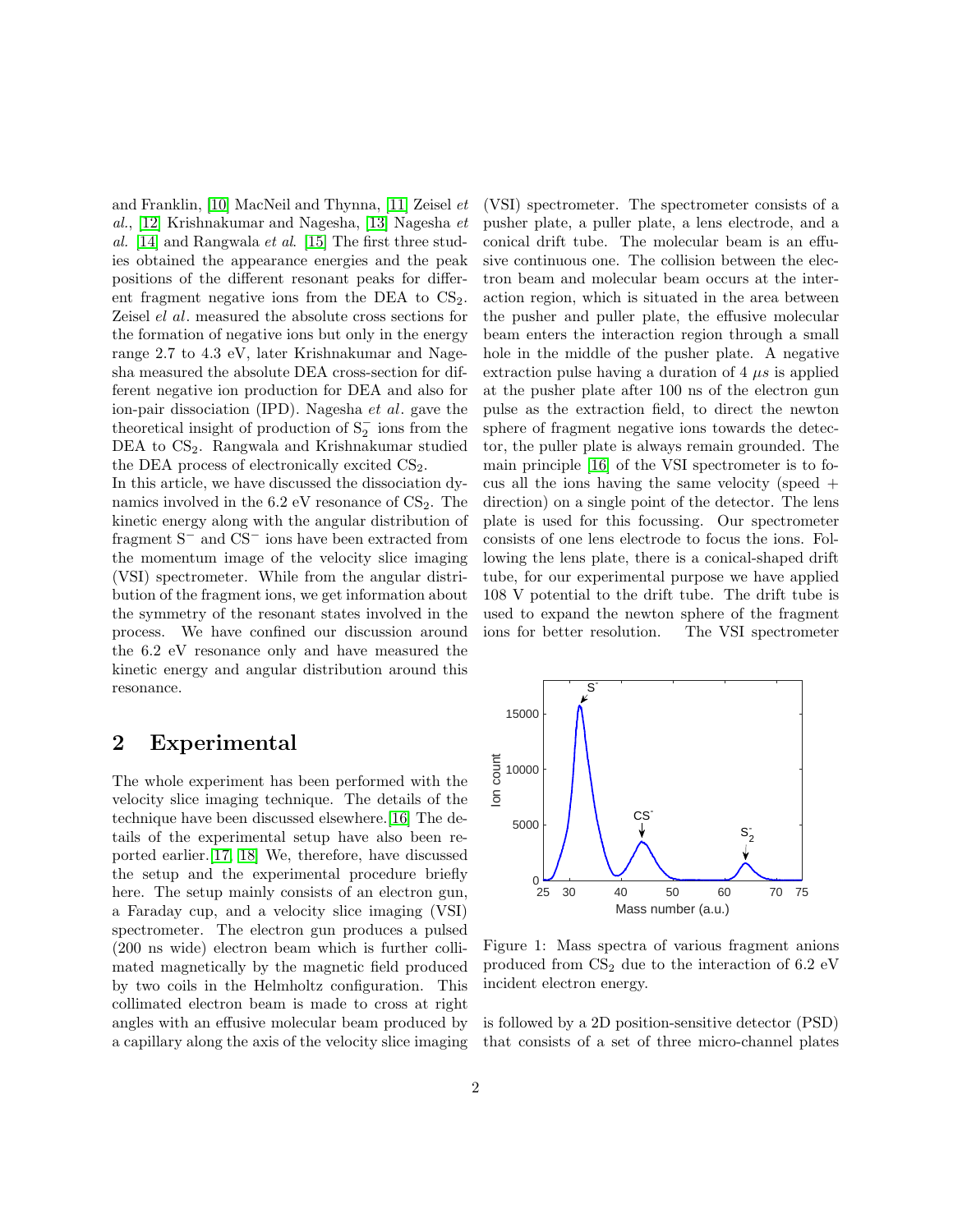

<span id="page-2-0"></span>Figure 2: Ion yield curves of S<sup>−</sup> and CS<sup>−</sup> ions arising from DEA to CS2. The arrows indicate the energies at which the velocity slice images are taken.

mounted in a Z-stack configuration, and a position decoding delay line hexanode [\[19\]](#page-10-18), placed just after the MCP stack. The time-of-flight (TOF) of the detected ions is determined from the back MCP signal and the x and y positions of each detected ion are collected by hexanodes. Thus, the x, y, and TOF of each ion can be collected and stored in a list-mode file format (.lmf), for our experimental purpose we have used the CoboldPC software from RoentDek to collect these data and store them in a .lmf file. Thus, we can construct the full newton sphere from the .lmf file. To construct the newton sphere from the data, we have to scale the TOF axis appropriately. For our analysis, we have used solid angle weighted slices.[\[20\]](#page-10-19) All the calibration is done by the Oxygen  $(O_2)$ . The experiments have been performed using 99.9 % pure commercially available  $CS<sub>2</sub>$ .

## 3 Results and Discussions

The mass spectra of the negative ion fragments produced due to the DEA to  $CS<sub>2</sub>$  has been obtained for 6.2 eV incident electron energy as shown in Fig. [1.](#page-1-0) Three mass peaks correspond to S<sup>-</sup>, CS<sup>-</sup> and S<sub>2</sub><sup>-</sup> are obtained. Previous studies [\[13,](#page-10-12) [12,](#page-10-11) [14\]](#page-10-13) also found C<sup>−</sup> ions at this resonance. However, we are unable to detect C<sup>−</sup> which could be due to the low cross-section for the formation, and the spectrometer is optimized for velocity map imaging condition. Here the interesting thing is the production of  $S_2^-$  ions. For the production of  $S_2^-$  ion from the DEA to CS<sub>2</sub>, simultaneous breaking of two CS bonds and formation of a new S−S bond is required, and for that the two S atoms need to come closer by the bending to form an S−S bond. After the electron attachment in linear geometry, the resulting TNI may relax in some bent geometry. This type of bending of TNI states after the electron attachment for linear polyatomic molecules is evident from DEA dynamics of molecules like  $CO<sub>2</sub>$ .[\[21\]](#page-11-0) On the other hand, the production of CS<sup>−</sup> ions required only one C−S bond-breaking while the production of S<sup>−</sup> ions is possible by the breaking of only one or both the C−S bonds. The bending of TNI after the electron attachment can affect the angular distribution of this S<sup>−</sup> and CS<sup>−</sup> fragment anions and thus deviate from the expected distribution. The ion yields as a function of incident electron energy for different fragment negative ions have been obtained for the incident electron energy range from 5.0 to 11.0 eV. The ion yields of S<sup>−</sup> and CS<sup>−</sup> fragment anions have been shown in Figs. [2](#page-2-0) (a) and [2](#page-2-0) (b). The ion yield curve of  $S^-$  ions in [2](#page-2-0) (a) shows a large resonance peaking at 6.2 eV with a smaller one at the falling tail of this bigger resonance at around 7.7 eV. Krishnakumar and Nagesha [\[13\]](#page-10-12) found three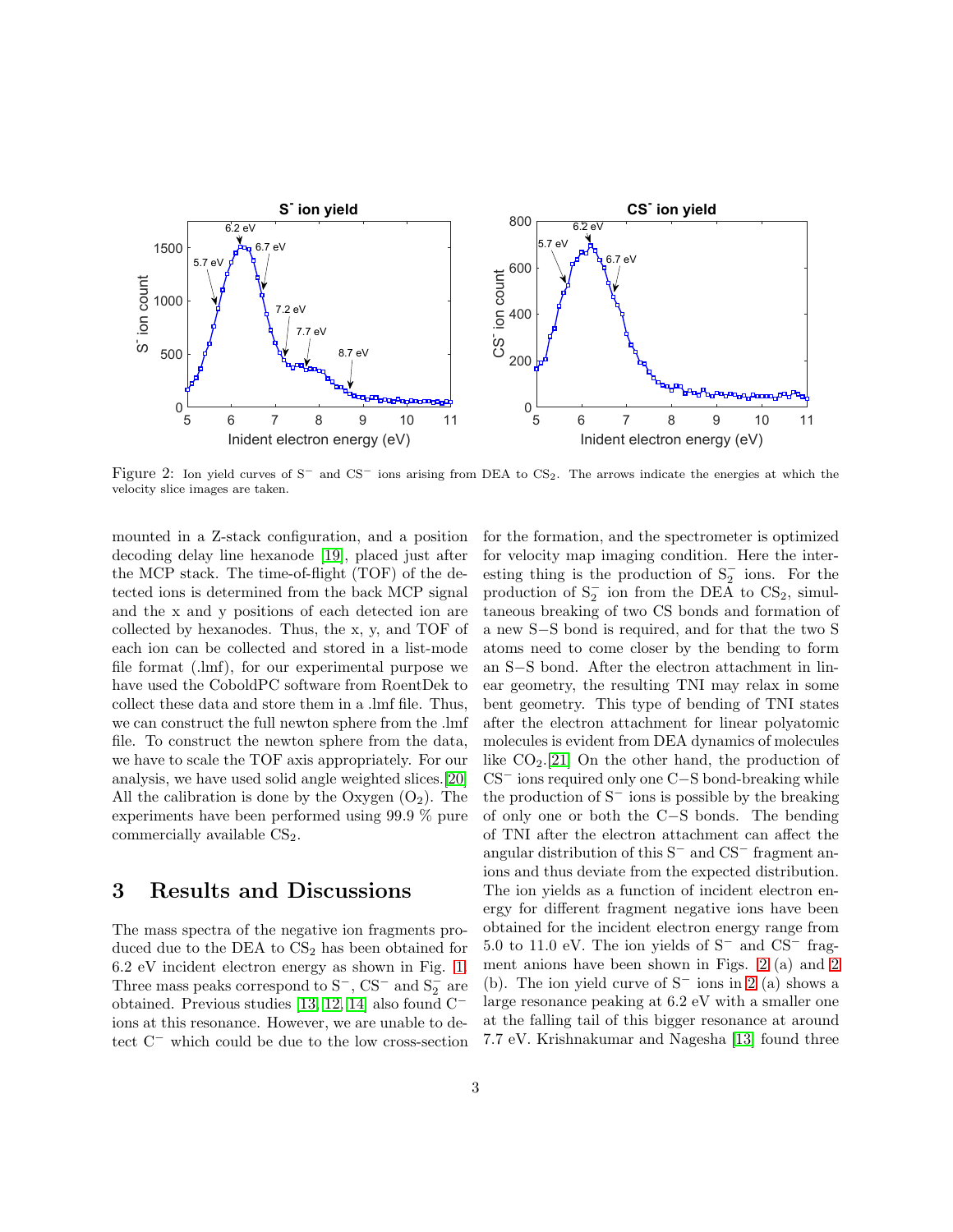

<span id="page-3-0"></span>Figure 3: Sliced images of S−/CS<sup>2</sup> ions at different electron energies. The electron beam direction is from left to right (The red arrow indicates the electron beam direction) through the center of each image. The radial size of the image represents the magnitude of the velocity of the ions

resonances peaking at 6.2, 7.7, and 9.2 eV in this energy range. In the present work, we are not been able to detect the 9.2 eV peak, which is maybe because the cross-section is very low there and due to the relatively poor resolution of the electron source (∼0.6 eV). [\[17\]](#page-10-16)

The possible dissociation pathways/channels producing S<sup>−</sup> ions due to DEA are given below

$$
e^- + CS_2 \longrightarrow (CS_2^-)^* \tag{TNI formation}
$$

$$
(CS_2^-)^* \longrightarrow S^- + CS \tag{a}
$$

$$
\longrightarrow \tS + C + S^{-} \t\t(b)
$$

$$
\longrightarrow S^- + CS \longrightarrow S^- + C + S \quad (c)
$$

$$
\longrightarrow S + CS^- \longrightarrow S + C + S^- \quad (d)
$$

The first channel (channel (a)) among these four possible channels producing S<sup>−</sup> ions is a two-body dissociation channel, while all three other channels are three-body dissociation channels. Channels (b) is the symmetric bond dissociation channel, where, both the C−S bonds break simultaneously instead of being broken sequentially. While, channel (c) and channel (d) are the two sequential dissociation channels,

where two C−S bonds break sequentially instead of being broken simultaneously. On the other hand, there is only one possible way for the production of the CS<sup>−</sup> ion, since, CS<sup>−</sup> ions can not be produced via a three-body dissociation channel,

$$
e^- + CS_2 \longrightarrow (CS_2^-)^* \longrightarrow CS^- + S
$$

The thermodynamic threshold for different two-body DEA channels producing S<sup>−</sup> ions can be calculated theoretically using the following expression,

$$
E_{Th} = D - A + E^*
$$
\n<sup>(1)</sup>

where  $D$  is the CS-S bond dissociation energy (BDE), A is the electron affinity of S, and  $E^*$  is the energy (electronic  $+$  rovibrational) of the neutral CS fragment. If the CS fragment is in its electronic ground state then,  $E^* = 0$ . Inserting the CS–S bond dissociation energy,  $D(CS-S) = 4.66$  eV [\[12\]](#page-10-11) and electron affinity of S,  $A(S) = 2.08$  eV [\[14\]](#page-10-13) in equation (1), we get the calculated threshold value for the production of S<sup>−</sup> is 2.58 eV. On the other hand, the first electronic excitation energy of the CS radical is 4.82 eV. [\[22\]](#page-11-1) Therefore, the second-lowest threshold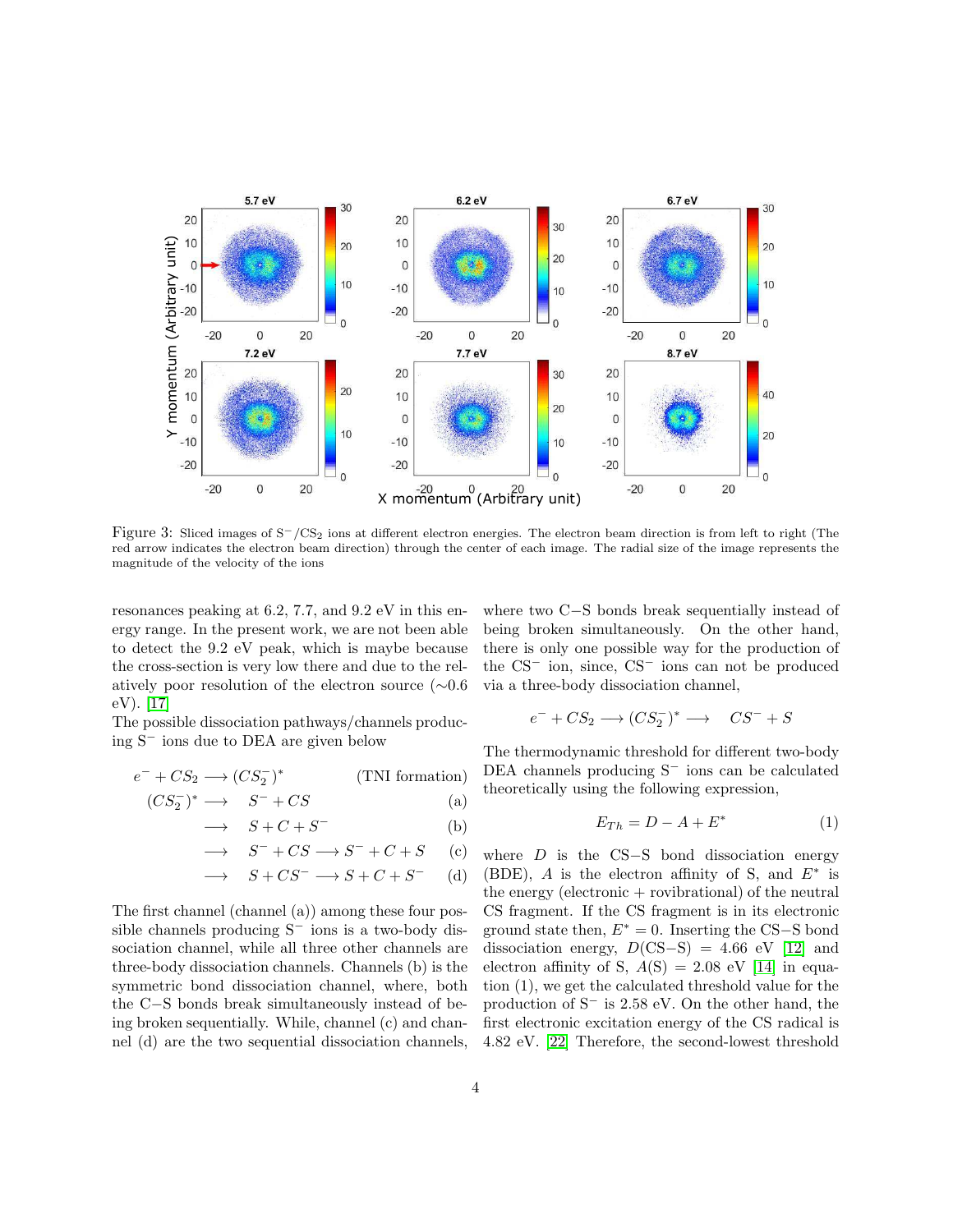for the two-body dissociation channel is 7.40 eV. For the three-body dissociation channels, on the other hand, breaking of both the C−S bonds is required. Therefore, the calculated threshold for these threebody dissociation processes is,  $E_{Th} = (2D - A)$ 7.24 eV.

For the production of  $S^-$  ions from this sequential dissociation channel (d), the intermediate CS<sup>−</sup> must carry the  $E_{int}$  value higher than the threshold energy  $(E_{Th})$  of CS<sup>-</sup> → S<sup>-</sup> + C (4.66 eV). At the same time, if the intermediate CS<sup>−</sup> carries very high vibrational energy  $(E_{int})$  which is higher than its electron affinity  $(EA(CS) = 1.66$  eV) then it prefers to decay to the neutral CS radical by the electron autodetachment induced with molecular nuclear motions.[\[23,](#page-11-2) [24,](#page-11-3) [25\]](#page-11-4) As a result, we can neglect the contribution of this channel (channel (d)) for the production of S<sup>−</sup>.

The thermodynamic thresholds for the production of the CS<sup>−</sup> ions can be calculated using the following expression,

$$
E_{Th} = D(CS - S) - A(CS)
$$
 (2)

With the electron affinity of CS,  $A$ (CS) = 1.66 eV [\[14\]](#page-10-13) the calculated threshold for the production of  $CS^-$  becomes 3.0 eV.

The velocity slice images of S<sup>−</sup> ions are taken at six different incident electron energies around these two resonances and are shown in Fig. [3.](#page-3-0) The black arrows in the ion-yield curve are the showing where these slices are taken. Up to 7.2 eV, we observe a blob in the sliced images along with a ring which indicates a low kinetic energy band along with a high energy band of  $S^-$  ions. But beyond 7.2 eV, the outer ring starts to disappear. The presence of two distinct structures in the sliced images: the ring and the blob suggests that one low energy band and one high energy band of S<sup>−</sup> ions are present. From the sliced images four lobes can be obtained in the ring part. The presence of two distinct structures in the sliced images: the ring and the blob suggests that one low energy band and one high energy band of S<sup>−</sup> ions are present. On the other hand, the sliced images of CS<sup>−</sup> ions are taken at three different incident electron energy around the only resonant peak and are shown in Fig. [5.](#page-5-0) At 5.7 eV, we observe a blob in the momentum image indicating low kinetic energies of CS<sup>−</sup> ions. As we increase the electron energy to 6.7 eV, an outer ring appears but does not form a distinct ring.

## 3.1 Kinetic Energy Distribution

The kinetic energy distributions of the S<sup>−</sup> ions, extracted from the above-sliced images are shown in Fig. [4.](#page-4-0) The kinetic energy distributions of the neg-



<span id="page-4-0"></span>Figure 4: Kinetic energy distributions of S<sup>−</sup> from DEA to CS2 at different incident electron energies. The distributions shown are obtained after integrating over entire  $2\pi$  angles about the electron beam direction and normalized at the maximum value.

ative ion fragments are obtained by integrating over the entire ejection angle  $(2\pi \text{ angle})$  of the fragment negative ions in the sliced data and plotting them as a function of the ion kinetic energy. The present kinetic energy distributions are showing two peaks, one intense low energy peak with a peak position near zero and one higher energy peak peaking at around 1.2 eV. Nagesha et al. [\[14\]](#page-10-13) also reported the high energy ions at this resonance. The higher energy peak is a broad one and its peak position is not changing much with the incident electron energy, only the maximum kinetic energy is increasing slightly with the increase in incident electron energy. The threshold calculation for different channels suggests that the second-lowest threshold is for the three-body dissociation channels having the threshold energy of 7.24 eV. Therefore, we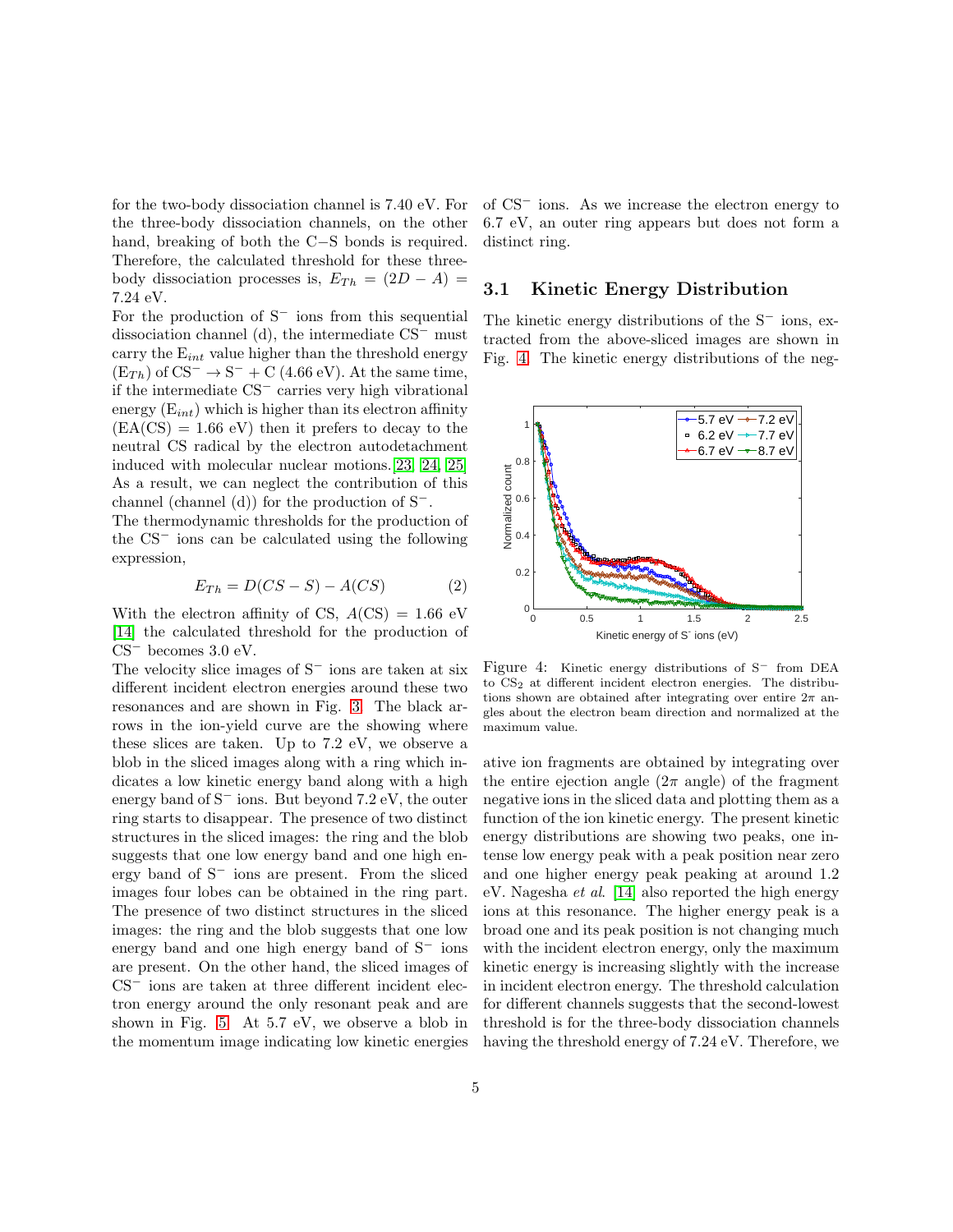

<span id="page-5-0"></span>Figure 5: Wedge sliced images of CS−/CS<sup>2</sup> ions at different electron energies. The electron beam direction is through the center of each image from left to right.

can exclude all the other dissociation channels except the lowest energy dissociation channel ( $E_{Th} = 2.58$ ) eV) for incident electron energy  $\leq 7.2$  eV. But, due to the finite resolution of our electron source, the abundance of the higher energy S<sup>−</sup> ions starts to decrease from 7.2 eV incident electron energy. The threshold of the two-body dissociation channel producing S<sup>−</sup> is 2.58 eV, which leaves about 3.6 eV excess energy (at peak of the 6.2 eV resonance) to be distributed as translational and internal energy of the fragments. The larger peak in the distribution curve which is peaked at around 0 eV implies that the corresponding neutral CS fragment is in a highly excited vibrational  $(\nu)$  and/or rotational (j) state. We have calculated the expected maximum kinetic energy of S<sup>−</sup> and CS<sup>−</sup> ions for different incident electron energies and listed them in table [1.](#page-6-0) From the experimentally obtained kinetic energy distribution of S<sup>−</sup> ions, we can see that the experimentally obtained maximum kinetic energies at different incident electron energies are less than the calculated maximum value at the corresponding electron energy which suggests that a part of the excess energy is distributed to the rotational and vibrational motion of the CS fragments and/or to the bending motion of the TNI. From the kinetic energy distribution, it can also be seen that the higher energy peak starts to disappear for incident electron energy of more than 7.2 eV. That is maybe because the small resonance at 7.7 eV mostly dissociates via the three-body dissociation channels  $(E_{Th} = 7.24$  eV) and/or via the second two-body

dissociation channel  $(E_{Th} = 7.40 \text{ eV})$ .



<span id="page-5-1"></span>Figure 6: Kinetic energy distributions of CS<sup>−</sup> from DEA to  $CS<sub>2</sub>$  at different incident electron energies.

The kinetic energy distribution of the CS<sup>−</sup> ions is plotted in Fig. [6,](#page-5-1) for different incident electron energies. The kinetic energy distributions are showing a relatively broader low energy peak, unlike that for the S<sup>−</sup> ions which have a sharp low energy peak, the higher energy CS<sup>−</sup> ions are also present there but not separable from the low energy peak. Here also can see that the experimentally obtained maximum kinetic energies at different incident electron energies are less than the calculated maximum value at the corresponding electron energy which suggests that a part of the excess energy is distributed to the rota-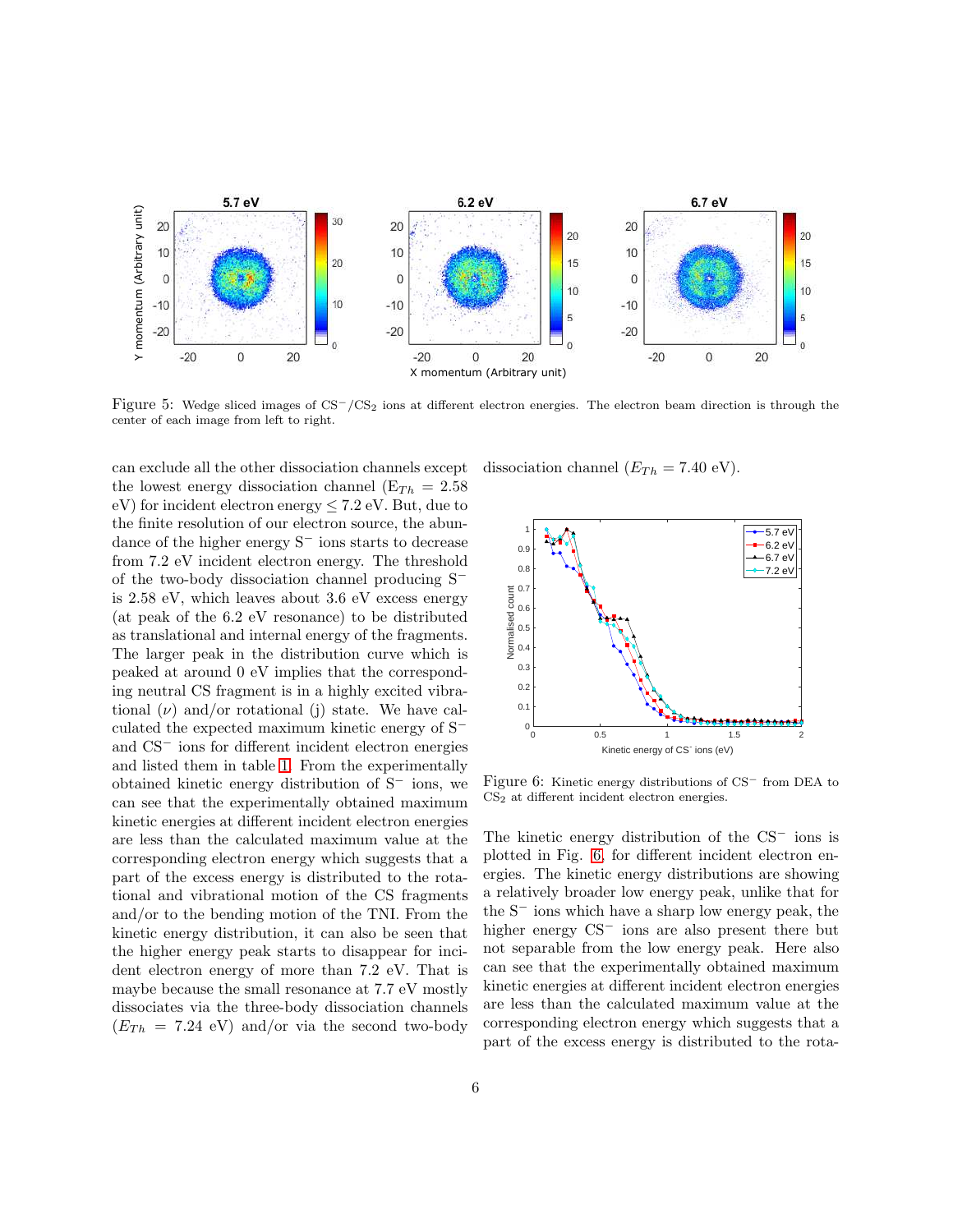| Incident electron | Max. kinetic      | energy of                     |  |  |
|-------------------|-------------------|-------------------------------|--|--|
| energy $(eV)$     | $S^-$ ions $(eV)$ | $CS$ <sup>-</sup> ions $(eV)$ |  |  |
| 5.7               | 1.81              | 1.14                          |  |  |
| 6.2               | 2.10              | 1.35                          |  |  |
| 6.7               | 2.39              | 1.58                          |  |  |
| 7.2               | 2.67              | 1.77                          |  |  |
| 7.7               | 2.96              |                               |  |  |
|                   | 3.54              |                               |  |  |

<span id="page-6-0"></span>Table 1: Incident electron energies and the expected maximum energies of the anions.

tional and vibrational motion of the CS<sup>−</sup> fragments and/or to the bending motion of the TNI. The low energy peak in the kinetic energy distribution of CS<sup>−</sup> ions, on the other hand, can only be explained by the formation of highly rovibrationally excited CS<sup>−</sup> ions, since, the neutral S atom has its first excited state lies 25.78 eV higher[\[26\]](#page-11-5) than the ground state.

## 3.2 Angular Distribution

The expression for the angular distribution of the fragment negative ions from the DEA to the diatomic molecule was first given by O'Malley and Taylor. [\[27\]](#page-11-6) The expression is as follows:

$$
I(\theta, \phi, k) = \sum_{\mu} |\sum_{l=\mu} a_{l\mu}(k) Y_l^{\mu}(\theta, \phi) e^{i\delta_l}|^2 \qquad (3)
$$

where  $a_{l\mu}(k)$  are energy-dependent expansion coefficients, k is the incident electron momentum,  $Y_l^{\mu}(\theta, \phi)$ are the spherical harmonics,  $\mu$  is the difference in the projection of the angular momentum along the internuclear axis for the neutral molecular state and the negative ion resonant state, given as  $\mu = |\Lambda_f - \Lambda_i|$ ,  $l$  is the angular momentum of the incoming electron with values given by  $l \geq |\mu|$  and  $(\theta, \phi)$  are the polar angles of the negative ion fragments with respect to the incident electron beam direction.

Later Azaria et al. [\[28\]](#page-11-7) gave a general expression of the angular distribution of the negative ion fragments averaging over  $\phi$  for polyatomic molecules. The expression is as follows:

$$
I(\theta) = \frac{1}{2\pi} \int_0^{2\pi} |\sum_{l\mu\epsilon} i^l e^{i\delta_l} a_{l\mu}^{\epsilon} X_{l\mu}^{\epsilon}(\theta, \phi)|^2 d\phi \qquad (4)
$$



<span id="page-6-1"></span>Figure 7: (a) Angular distributions of the higher energy S<sup>−</sup> ions from the DEA to  $CS<sub>2</sub>$  at different incident electron energies. The distributions shown here are for  $(\circ)$  6.2 eV,  $(\square)$  6.7 eV,  $(\triangle)$  7.2 eV incident electron energies, (b) Angular distributions of the lower energy  $S^-$  ions from the DEA to  $CS_2$  at different incident electron energies. The distributions shown here are for (◦) 5.7 eV, (□) 6.2 eV, (◦) 6.7 eV, (△) and 7.2 eV incident electron energies. The solid curve in both these figures are the best fit for  $\Sigma_u$  resonant symmetry considering axial recoil approximation to be valid.

where  $X^{\epsilon}_{l\mu}$  are the basis functions for the irreducible representation of the group of the molecule,  $a_{l\mu}^{\epsilon}$ are their amplitude and all other variables are the same as discussed earlier.  $CS_2$  is a linear triatomic molecule and from our threshold calculation, we saw that the production of S<sup>−</sup> and CS<sup>−</sup> is due to the two-body dissociation and therefore, the S−CS bondbreaking can be considered similar to the diatomic bond-breaking case. Eqn. (3) therefore can be used to fit our angular distribution.  $CS<sub>2</sub>$  is also centrosymmetric and as a result it has inversion symmetry and its ground state is  ${}^{1}\Sigma_{g}^{+}$  and therefore  $\Lambda_{i} = 0.$ [\[14\]](#page-10-13) As a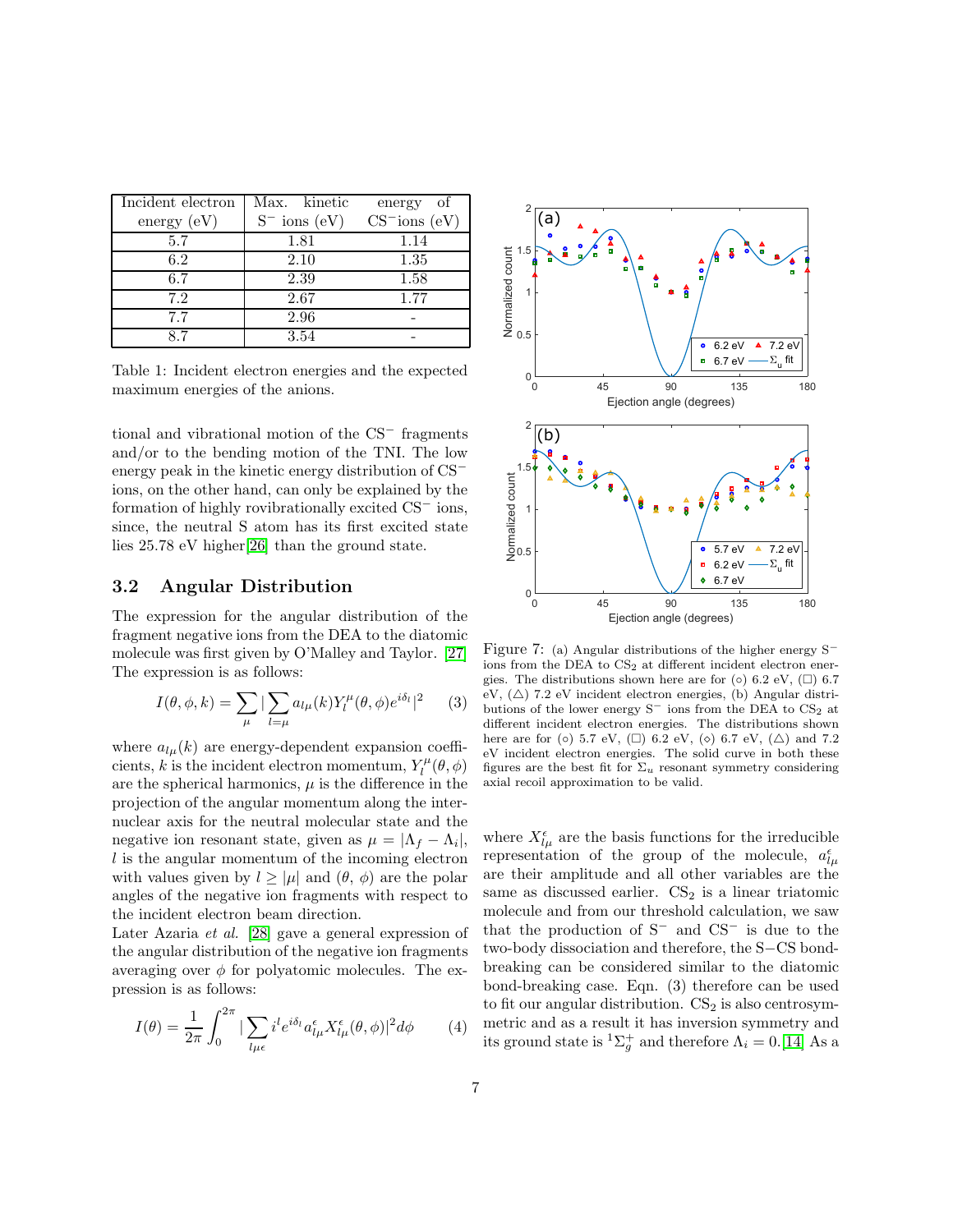

<span id="page-7-0"></span>Figure 8: The schematic explains the bending of the  $CS<sub>2</sub>$ molecule after electron attachment. The incident electron (the direction of the electron beam is shown with a black arrow through the C-atom) attaches to the molecule at its equilibrium geometry and forms a temporary negative ion (TNI) following the Franck-Condon transition rule. But after the attachment, the TNI may bend to get to its equilibrium bond angle in that resonant state. As a result, the C−S bond gets broken during the time of bending which causes deviation in the direction of the fragment anion trajectories. Here, in this figure, we have shown the ejection direction of the S<sup>−</sup> ion without the bending of the TNI by a red arrow while the green arrow indicates the ejection direction if the direction of the ejecting  $S^-$  deviated by an angle  $\psi$ . Here we have considered the simplest model where we have considered that the dissociation occurs mostly at the 180<sup>°</sup> bond angle ( $\psi = 0$ <sup>°</sup>) and considered the C−S bond dissociation probability is a Gaussian function of deviation angle  $(\psi)$ .

result, for  $\Sigma_g$  to  $\Sigma$ ,  $\Pi$ ,  $\Delta$  and  $\Phi$  transitions  $\mu = 0, 1$ , 2 and 3 respectively and since, it is centrosymmetric its states should also have garade (g) and ungarade (u) parity and the selection rules suggests that even  $l$ values are responsible for garade  $(g)$  and odd  $l$  values are responsible for ungarade (g) parity.



<span id="page-7-1"></span>Figure 9: (Color online) Fitting of the angular distribution of  $S^-$  ions with  $\Sigma_u$  symmetry considering bending of the molecule. (a) Fitting of the angular distribution of the high S<sup>−</sup> ions with  $\Sigma_u$  symmetry considering bending of the molecule. (b) Fitting of the angular distribution of the low energy (near zero energy) S<sup>-</sup> ions with  $\Sigma_u$  symmetry considering bending of the molecule.

### 3.2.1 Angular distribution of S<sup>−</sup> ions

The angular distributions of the higher energy S<sup>−</sup> ions and the low energy S<sup>−</sup> ions are plotted in Figs. [7](#page-6-1) (a) and [7](#page-6-1) (b) respectively. We have plotted the angular distributions of the higher energy band of the S <sup>−</sup> ions for incident electron energies 6.2, 6.7, and 7.2 eV respectively where the higher energy ions are prominent. On the other hand, we have plotted the angular distribution of the low energy (near-zero energy) S<sup>−</sup> ions for all the incident electron energies. The angular distributions of the higher energy S<sup>−</sup> ions remain almost similar for different incident electron energies, the distributions are peaked at 40◦ and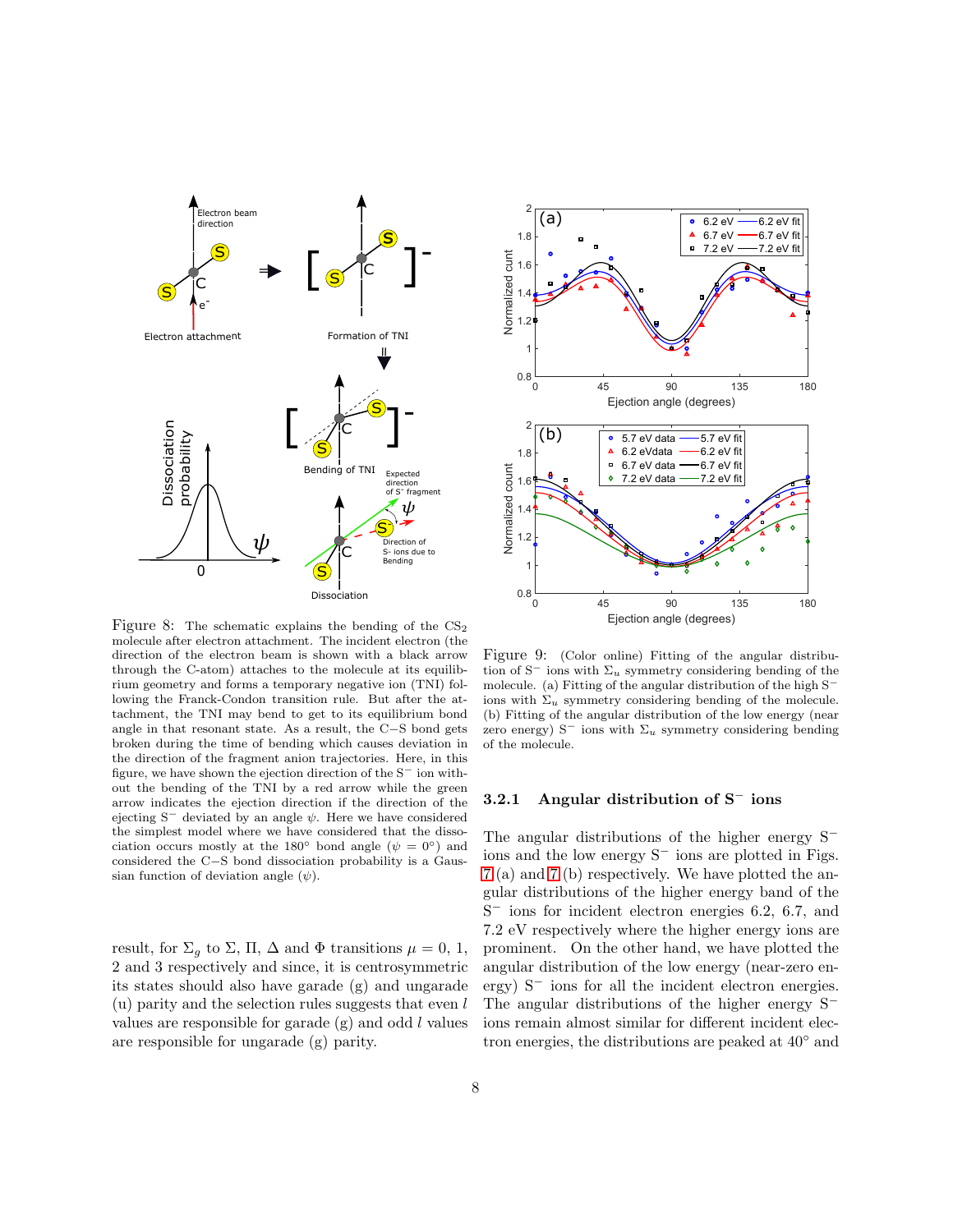<span id="page-8-0"></span>Table 2: Fitting parameters for the angular distributions of the lower energy band of the S<sup>−</sup> ions.

|                       | ິ     |       |                             | ີ            |                |
|-----------------------|-------|-------|-----------------------------|--------------|----------------|
| Electron energies     | $a_1$ | $a_3$ | Phase difference $(\delta)$ | <b>FWHM</b>  | $R^2$<br>value |
| $5.7 \text{ eV}$      | .192  | 1.561 | $126.0^\circ$               | $74^{\circ}$ | $\;\:0.781$    |
| $6.2 \text{ eV}$      | 0.965 | 1.793 | $129.5^\circ$               | $74^{\circ}$ | 0.923          |
| $6.7 \,\,{\text{eV}}$ | .028  | 1.755 | $126.2^\circ$               | $74^{\circ}$ | 0.824          |
| $7.2 \text{ eV}$      | 0.894 | 1.836 | $136.0^\circ$               | $74^{\circ}$ | 0.810          |

<span id="page-8-1"></span>Table 3: Fitting parameters for the angular distributions of the higher energy band of the S<sup>−</sup> ions.

| Electron energies | $a_1$        | $^{\,a_3}$ | Phase difference<br>$\overline{O}$ | --<br><b>FWHM</b> | value |
|-------------------|--------------|------------|------------------------------------|-------------------|-------|
| $6.2 \text{ eV}$  | 2.010        | .181       | $157.9^\circ$                      | $56^{\circ}$      | 0.868 |
| 6.7 eV            | 1.901        | $1.270\,$  | $145.7^\circ$                      | $56^{\circ}$      | 0.927 |
| $7.2 \text{ eV}$  | $\ldots 913$ | $1.361\,$  | $143.4^\circ$                      | $56^{\circ}$      | 0.812 |

140◦ angle with a slight forward-backward asymmetry with slightly more count in the forward direction. The reason for this asymmetry may be the population of bending and asymmetric mode of vibration of the target molecules.[\[21\]](#page-11-0) Theoretical calculations by Nagesha et al. found that the ground state of  $CS_2^$ have  ${}^{2}\Pi_{u}$  symmetry with  $[{({}^{1}\Sigma_{g}^{+})}]$   ${}^{5}\pi_{u}^{1}$  configuration and a state having  $({}^{2}\Sigma_{g}^{+})$  symmetry at 4.41 eV and a  $({}^{2}\Sigma_{u}^{+})$  state at 6.15 eV. We, therefore, have fitted the angular distributions of both the high and low energy S<sup>-</sup> ions with expression  $I(\theta) = |a_1 Y_1^1 + a_3 Y_3^1 e^{i\delta}|^2$ which is the fitting expression for  $\Sigma_g \to \Sigma_u$  transition with p and f partial waves in Figs. [7](#page-6-1) (a) and [7](#page-6-1) (b). The fitting is poor as can be observed from these figures. Here, for our fitting, we have considered the axial recoil approximation to be valid. Axial recoil approximation is an approximation where the bond dissociation of the TNI occurs with the same geometry as it was during the time of electron attachment. But as we have discussed earlier the bending of the TNI state due to the relaxation of the TNI is possible after the electron attachment. This type of bending of TNI can lead to the violation of axial recoil approximation. Since at room temperature only 1% of the  $CS<sub>2</sub>$  molecules can be in the  $v = 3$  vibrationally excited state, which is the bending mode vibration[\[13\]](#page-10-12) we can consider that the electron attachment to the  $CS<sub>2</sub>$  is occurring in its linear geometry and after the attachment the all these relaxations of TNI and dissociation dynamics are occurring. Fig. [8](#page-7-0) shows a schematic of such a process. The incident electron



<span id="page-8-2"></span>Figure 10: (a) Fitting of the angular distribution of the high CS<sup>−</sup> ions with  $\Sigma_u$  symmetry considering bending of the molecule. (b) Fitting of the angular distribution of the low energy (near zero energy) CS<sup>-</sup> ions with  $\Sigma_u$  symmetry considering bending of the molecule.

attaches to the molecule at its equilibrium geometry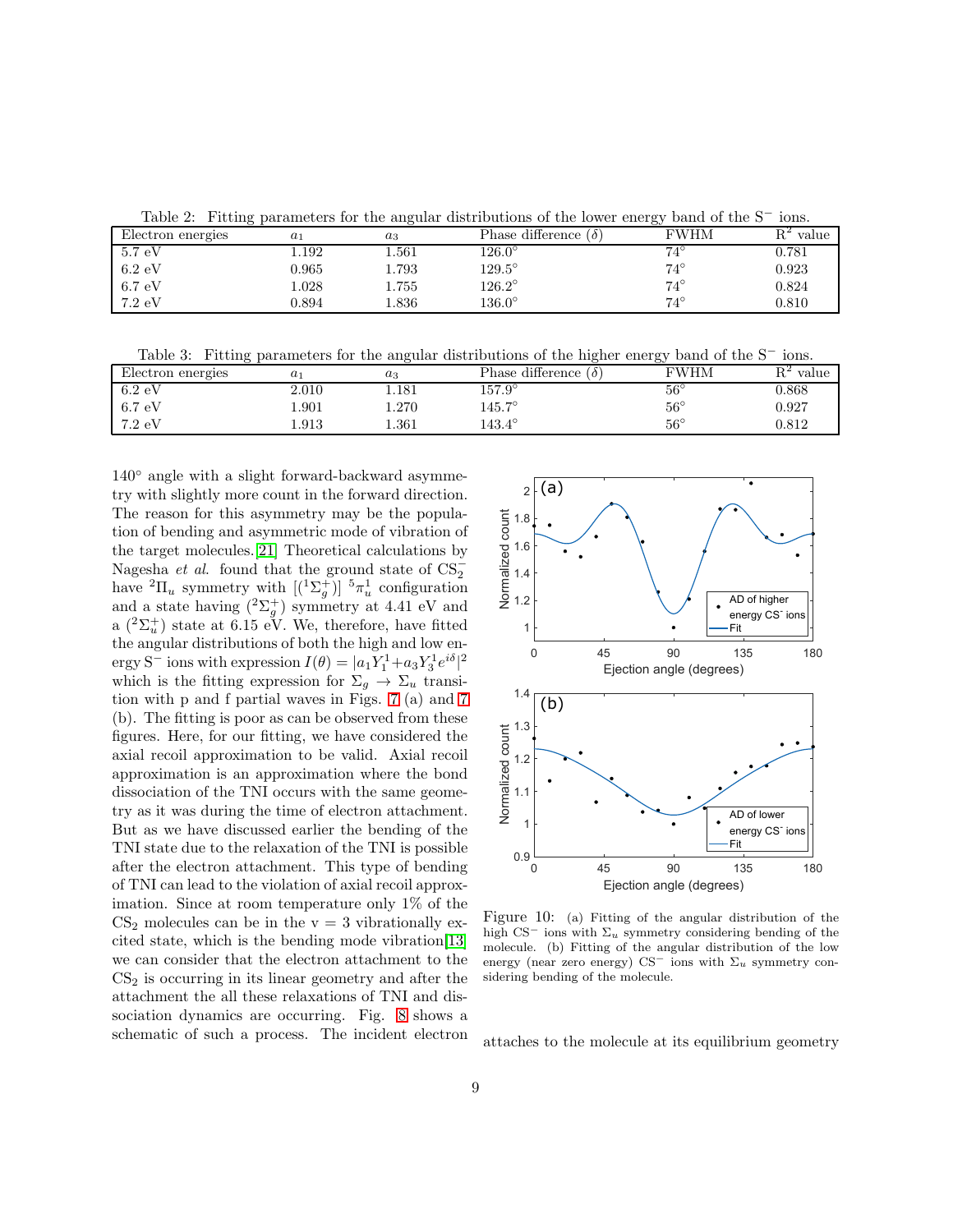and forms a temporary negative ion (TNI) following the Franck-Condon transition rule. In the next step, the resultant TNI starts to bend to get to its equilibrium bond angle, and also due to the vibrational excitation of the TNI, one C−S bond may get broken during the time of bending which causes deviation in the direction of the fragment anion trajectories. In Fig. 8, we have shown the direction of the S<sup>−</sup> ion without the bending of the TNI by a red arrow while the green arrow indicates the direction if the dissociation occurs at a bond angle  $(180° - 2\psi)$ ,  $\psi$  represents the deviation. Here we have considered the simplest model where we have considered that the dissociation occurs mostly at the 180 $^{\circ}$  bond angle ( $\psi = 0^{\circ}$ ) and considered the C−S bond dissociation probability is a Gaussian function of deviation angle  $(\psi)$  which suggests the TNI dissociates mostly at linear geometry but a significant contribution to the dissociation from the bent structure is present. The angular distribution of the fragment anions due to the bending of the TNI can therefore be found by convolving the angular distribution with this Gaussian function.

$$
I_{Bending}(\theta) = \int_{-\pi}^{\pi} e^{-\frac{\psi^2}{2\sigma^2}} I_{Axial\, recoil}(\theta - \psi) d\psi \quad (5)
$$

Where,  $I_{\text{Axial recoil}}(\theta) = |a_1 Y_1^1 + a_3 Y_3^1 e^{i\delta}|^2$ . The angular distribution fitted with Eqn. (5) is shown in Figs. [9](#page-7-1) (a) and [9](#page-7-1) (b) for both the higher and the lower energy ions. The fitting parameters for these fits are listed in rables [2](#page-8-0) and [3.](#page-8-1) From these fitting parameters, we can see that for high energy ions the FWHM of the Gaussian function used for the convolution is  $56°$  while that is for low energy ions is  $74°$ . As we know that with the increase in FWHM value the Gaussian function gets flattered which means a relatively higher contribution from the bent structure of the TNI. A similar result was previously found by Ram et al. in DEA to water.[\[29\]](#page-11-8)

There is no past theoretical calculation to suggest which resonance symmetry is involved in the 7.7 eV resonance. To get more insights into the dynamics involved in this resonance, sophisticated dynamic simulations of the nuclear motions should be theoretically performed on the multi-dimensional potential energy surface of the TNI state. However, due to the unaffordable computations, they are currently unavailable. Since, as stated earlier that the violation of axial recoil approximation is much for low energy ions we can not conclude much about the symmetry of the resonance from these angular distributions.

#### 3.2.2 Angular distribution of CS<sup>−</sup> ions

Although the high energy ring is not separable from the inner blob as evident from the kinetic energy distribution curves of CS<sup>−</sup> ions, we have plotted the angular distribution of the CS<sup>−</sup> ions for ions having energy  $> 0.5$  eV and for ions having energy from 0 to 0.4 eV for 6.7 eV incident electron energy in Figs. [10](#page-8-2) (a) and (b) respectively. The angular distribution of  $CS^-$  is similar to that of the  $S^-$  ions, the only difference is that it is showing a more backward count. The angular distribution of the CS<sup>−</sup> ions in the higher energy band (having energy  $\geq 0.5$ ) are fitted with the expression given in Eqn. (5) with for the Gaussian function having FWHM of 48◦ while that is for the ions in the lower energy band(0 to 0.4 eV) ions is 74◦ . The angular distributions of the CS<sup>−</sup> ions are almost similar to that of the S<sup>−</sup> ions at this 6.2 eV resonance.

# 4 Conclusions

The ion yield of S<sup>−</sup> ions shows a big resonance peaking at around 6.2 eV with a smaller one at around 7.7 eV, while the ion yield of CS<sup>−</sup> ions shows only one resonance peaking at around 6.2 eV. The kinetic energy distribution of S<sup>−</sup> ions shows two distinct peaks. The low energy peak is near 0 eV with its peak position not changing with the incident electron energy, which suggests that the low energy S<sup>−</sup> ions are due to the CS fragment excited to some very highly vibrationally excited state/states. The intensity of the high-energy band starts to decrease beyond 7.2 eV incident electron energy. This may be because the TNIs at the 7.7 eV resonance dissociate via the threebody dissociation channels (threshold energy = 7.24 eV) and/or through the second two-body dissociation channel (threshold energy  $= 7.40 \text{ eV}$ ). The kinetic energy distributions of CS<sup>−</sup> ions is also consisting of two peaks where the low energy peak suggests that the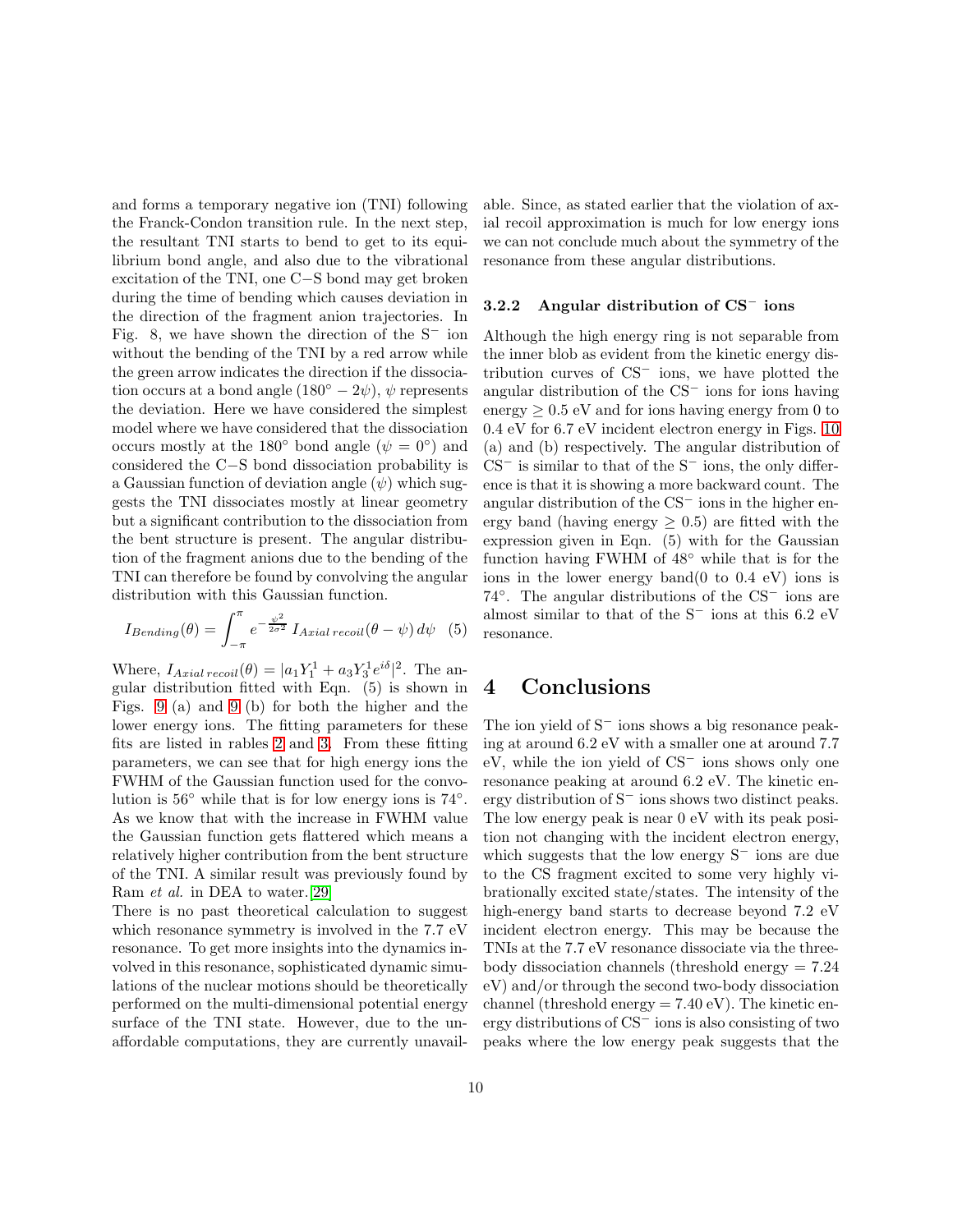Table 4: Fitting parameters for the angular distributions of the CS<sup>−</sup> ions for 6.2 eV incident electron energy.

| AD of $CS^-$<br>ions in |                     | $a_3$     | Phase difference,<br>$\sigma$ | FWHM         | value<br>1 U |
|-------------------------|---------------------|-----------|-------------------------------|--------------|--------------|
| Lower energy band       | 980                 | 1.537     | $140.3^\circ$                 | $48^{\circ}$ | $_{0.876}$   |
| Higher energy<br>band   | $^{\backprime}.124$ | ${0.206}$ | $172.3^\circ$                 | $7.4\degree$ | 0.779        |

CS<sup>−</sup> ions are in highly vibrationally excited states. The experimentally obtained angular distributions of the negative ion fragments cannot be justified by the axial recoil approximation. The angular distribution can be justified by the bending of the molecule and the violation of axial recoil approximation.

## Acknowledgements

A. P. deeply appreciates the "Council of Scientific and Industrial Research (CSIR)" for the financial assistance. D.N. gratefully acknowledges the financial support from the "Science and Engineering Research Board (SERB)" under Project No. "CRG/2019/000872".

# <span id="page-10-0"></span>References

- [1] B. Badia, C. Pierre, H. Darel, A. H. Michael, and S. Léon, Science 287, 1658 (2000).
- <span id="page-10-1"></span>[2] J. Rak et al., Stable Valence Anions of Nucleic Acid Bases and DNA Strand Breaks Induced by Low Energy Electrons (, 2008), pp. 619–667.
- <span id="page-10-2"></span>[3] X. Pan, P. Cloutier, D. Hunting, and L. Sanche, Phys. Rev. Lett. 90, 208102 (2003).
- <span id="page-10-3"></span>[4] V. S. Prabhudesai, A. H. Kelkar, D. Nandi, and E. Krishnakumar, Phys. Rev. Lett. 95, 143202 (2005).
- <span id="page-10-4"></span>[5] Y. Kawarai et al., The Journal of Physical Chemistry Letters 5, 3854 (2014).
- <span id="page-10-5"></span>[6] M. Mahmoodi-Darian et al., International Journal of Mass Spectrometry 293, 51 (2010).
- <span id="page-10-6"></span>[7] S. Kouass Sahbani, P. Cloutier, A. D. Bass, D. J. Hunting, and L. Sanche, The Journal of Physical Chemistry Letters 6, 3911 (2015).
- <span id="page-10-7"></span>[8] F. J. Lovas, Journal of Physical and Chemical Reference Data 33, 177 (2004), https://doi.org/10.1063/1.1633275.
- <span id="page-10-8"></span>[9] K. Kraus, Zeitschrift für Naturforschung A  $16$ , 1378 (1961).
- <span id="page-10-9"></span>[10] J. G. Dillard and J. L. Franklin, The Journal of Chemical Physics 48, 2349 (1968), https://doi.org/10.1063/1.1669435.
- <span id="page-10-10"></span>[11] K. MacNeil and J. C. Thynne, The Journal of Physical Chemistry 73, 2960 (1969).
- <span id="page-10-11"></span>[12] J. P. Ziesel, G. J. Schulz, and J. Milhaud, The Journal of Chemical Physics 62, 1936 (1975), https://doi.org/10.1063/1.430681.
- <span id="page-10-12"></span>[13] E. Krishnakumar and K. Nagesha, Journal of Physics B: Atomic, Molecular and Optical Physics 25, 1645 (1992).
- <span id="page-10-13"></span>[14] K. Nagesha, B. Bapat, V. Marathe, and E. Krishnakumar, Zeitschrift für Physik D Atoms, Molecules and Clusters 41, 261 (1997).
- <span id="page-10-14"></span>[15] S. Rangwala, S. Kumar, and E. Krishnakumar, Physical Review A 64, 012707 (2001).
- <span id="page-10-15"></span>[16] A. T. J. B. Eppink and D. H. Parker, Review of Scientific Instruments 68, 3477 (1997).
- <span id="page-10-16"></span>[17] P. Nag and D. Nandi, The European Physical Journal D 72, 25 (2018).
- <span id="page-10-17"></span>[18] P. Nag and D. Nandi, Measurement Science and Technology 26, 095007 (2015).
- <span id="page-10-18"></span>[19] O. Jagutzki et al., IEEE Transactions on Nuclear Science 49, 2477 (2002).
- <span id="page-10-19"></span>[20] A. Moradmand *et al.*, Phys. Rev. A **88**, 032703 (2013).